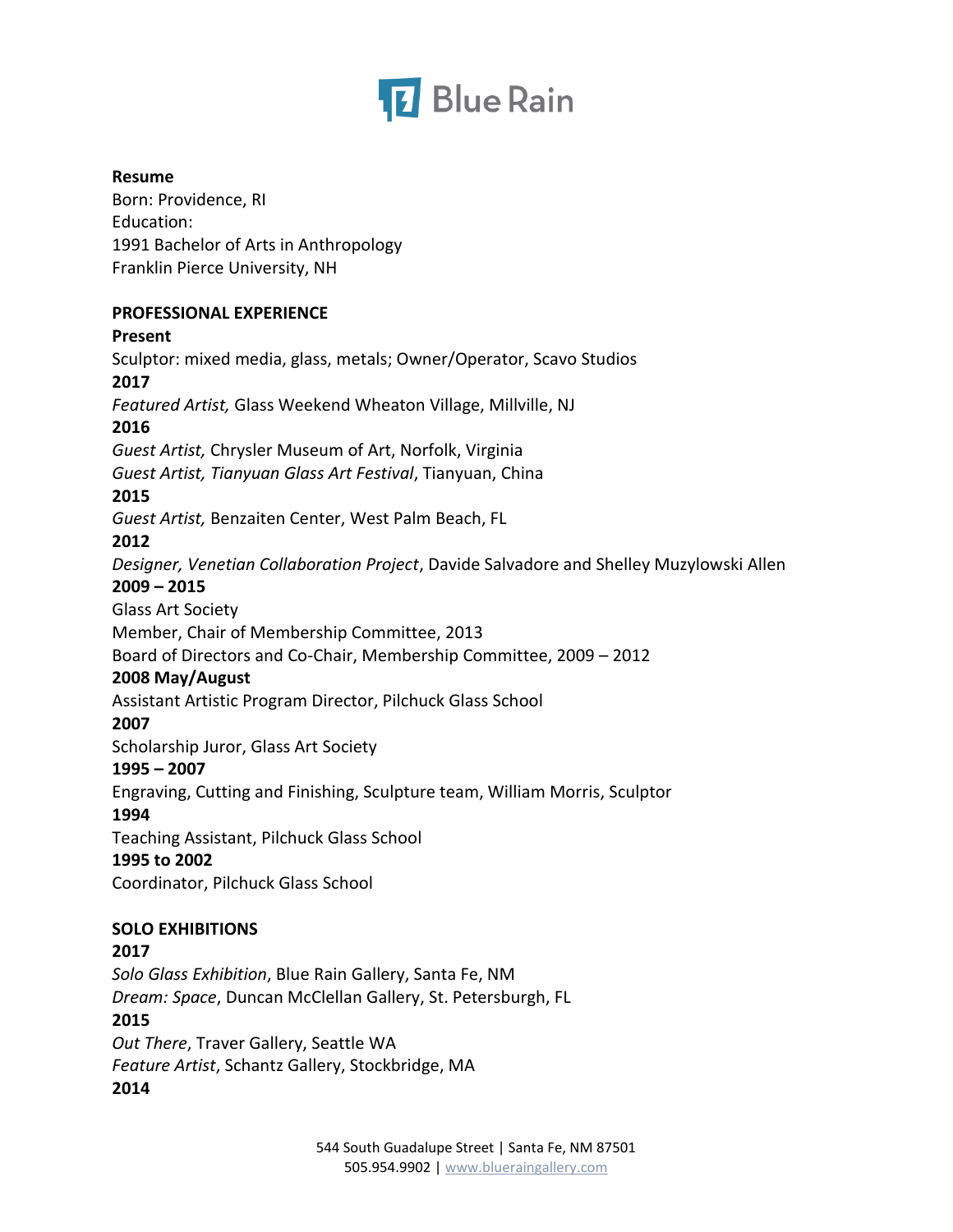

*Solo Glass Exhibition*, Blue Rain Gallery, Santa Fe, NM **2013** *Seeker*, Museum of Northwest Art, La Conner, WA **2012** *Launch*, SOFA Chicago/Blue Rain Gallery, Chicago,IL **2011** *Adrift*, Blue Rain Gallery, Santa Fe, NM **2010** *Incortex*, Blue Rain Gallery, Santa Fe, NM **2009** *Transience*, Traver Gallery, Tacoma, WA **2007-2008** *Innersphere: Sculptural Works of Rik Allen*, Science Fiction Museum and Hall of Fame, Seattle, WA **2007** *Innersphere*, Traver Gallery, Seattle, WA **2006** Thomas Riley Galleries, Cleveland,OH **2003** *Vestiges of Galactic Craft*, Vetri Gallery, Seattle, WA **2001** R. Duane Reed Galleries, St.Louis, MO **2000** Foster/White Gallery, Kirkland, WA **1998** Foster/White Gallery, Kirkland, WA **SELECTED GROUP EXHIBITIONS 2017** *Dream:Space*, Duncan McClellan Gallery, St. Petersburgh, FL *International Invitational*, Habatat Galleries, Royal Oak, MI **2016** *Metalmorphosis*, Bellevue Art Museum, Bellevue WA *International Invitational*, Habatat Galleries, Royal Oak, MI *SOFA Chicago*, Chicago, IL *Turned On*, Pittsburgh Glass Center, PI

**2015**

SOFA Chicago, Chicago, IL

**2012**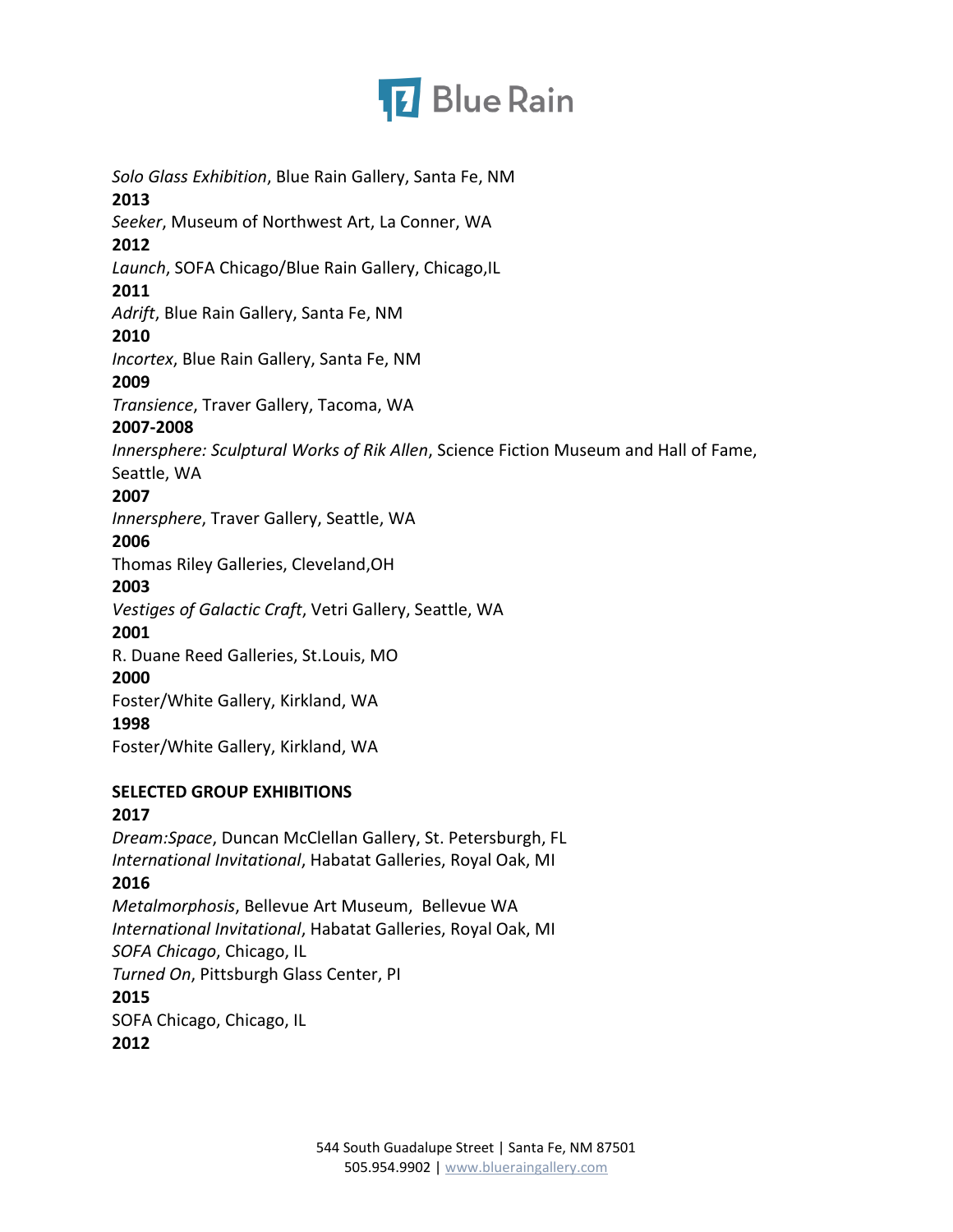

*Yesterday's Tomorrow*, Museum of Northwest Art LaConner WA *50 Year International Invitational*, Habatat Galleries, Royal Oak, MI *SOFA Chicago*, Chicago, IL **2010** *Fertile Ground*, Museum of Glass, Tacoma, WA *SOFA Chicago*, Chicago, IL **2009** *Inspired by*, Traver Gallery, Tacoma, WA *Weird Science*, Flame Run Gallery, Louisville, KY *SOFA Chicago*, Chicago, IL *SOFA NY*, New York, NY **2007** SOFA Chicago, Chicago, IL *Palm Beach 3*, West Palm Beach, FL Pratt Fine Arts Center, Seattle, WA **2006** SOFA Chicago, Chicago, IL *Palm Beach 3*, West Palm Beach, FL LewAllen Contemporary, Santa Fe, NM **2005** Thomas Riley Galleries, Cleveland, OH SOFA Chicago, Chicago, IL **2003** William Traver Gallery, Seattle, WA *Looking North from Pilchuck*, Camano Island, WA **2002** Houston Center for Contemporary Craft, Houston, TX Goldesberry Gallery, Houston, TX Solomon Dubnick Gallery, Sacramento, CA **2001** Holsten Gallery, Stockbridge, MA Gallerie Dorita, Atlanta, GA **2000** Baisden Gallery, Tampa, FL SOFA Chicago, Chicago, IL R. Duane Reed Galleries, St. Louis/Chicago Gallerie Dorita, Atlanta, GA **1999** R. Duane Reed Galleries, Chicago / St. Louis Holsten Gallery, Stockbridge, MA Gallerie Dorita, Atlanta, GA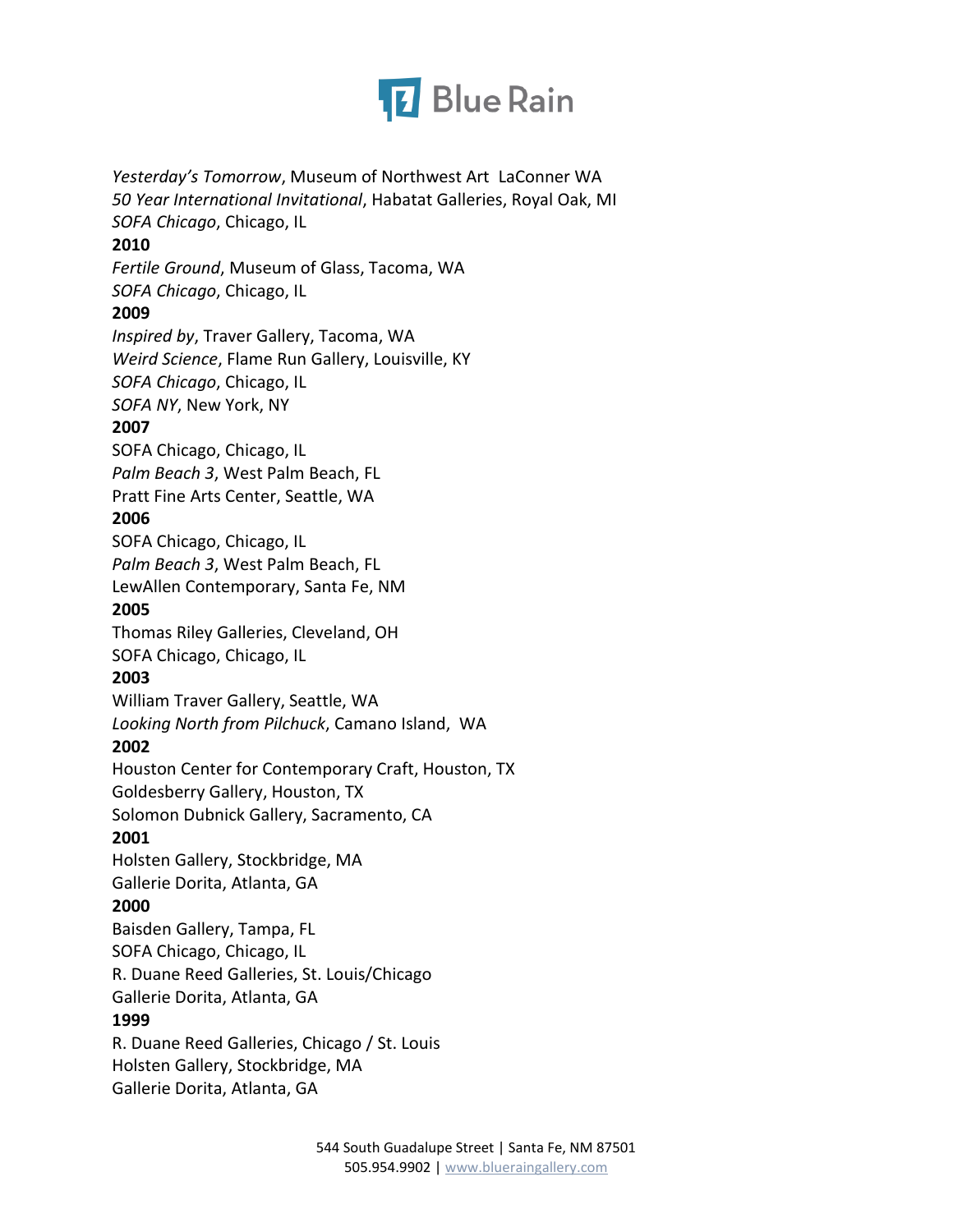

Gallerie Alegria, Birmingham, AL Arts of Utah Gallery, Salt Lake City, UT **1998** Port Angeles Fine Arts Center, Port Angeles, WA *Pilchuck Staff Exhibit*, Foster/White Gallery, Seattle, WA **1997** William Traver Gallery, Seattle, WA Poncho Juried Auction, Seattle,WA Vetri International Glass, Seattle, WA **1996** Jewish Federation Menorah Show, Seattle, WA History of the World Gallery, Camano Island, WA

### **BIBLIOGRAPHY**

### **2013**

"Review: Group Exhibition," *Glass Quarterly Magazine*, Fall 2013/Issue 132, p. 56

# **2012**

Cheek, Lawrence W., "Rik Allen's Rockets," *Western Art & Architecture*, October/November, p. 150

# **2011**

*New Glass Review 33*, Reviewed, and Significant Accusations; The Corning Museum of Glass Annual

Gutierrez, Jason, "Rik Allen boldly goes where no Glass Artist has gone before," *Glass, The Urban Glass Quarterly*, Fall, pp. 12-13

# **2011**

"Adrift," *American Art Collector*, October, p. 156

Jackson, Devon, "To Infinity and Beyond," *Santa Fean*, Fall

# **2010**

Carver, Jon; "Rik Allen," *THE magazine*, Critical reflections, p. 53

Borgwardt, Michelle, "Incortex," *American Art Collector*, Fall

Dewalt, Robert," Space Modulator," *Pasa Tiempo*, Santa Fe New Mexican, October

# **2009**

Josslin, Victoria, "Morris Code," *Glass, The Urban Glass Quarterly*

Davison, Dave, "Emerging artists reveal their inspirations at Traver Gallery," *Tacoma Weekly*, May

# **2008**

Simon, William, "Dreams Lift off at the Science Fiction Museum," *Launch Magazine*, May Hackett, Regina, "Innersphere: Sculptural Works by Rik Allen," *Seattle Post-Intelligencer*, April 25

Glowen, Ron, "Innersphere: Sculptural Works by Rik Allen," *American Craft Magazine*, March/April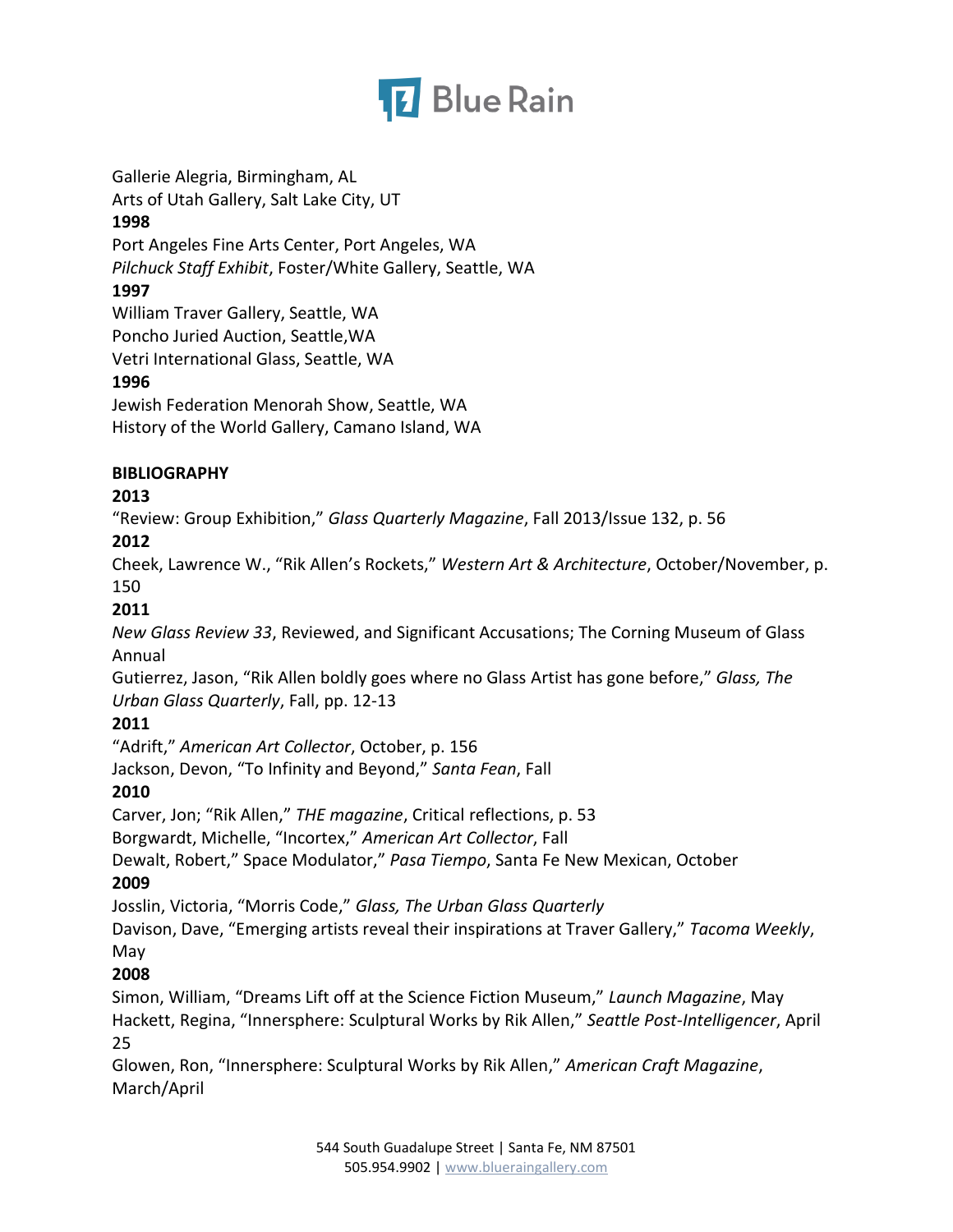

Wagoneer, Shawn; "Innersphere, Sculptural Works by Rik Allen," *Art Glass Magazine*, March, pp. 64-68

Cass, Robin, "Innersphere; Sculptural Works by Rik Allen," Critical Issues, *Glass Art Society News,* March

### **2007**

Goffredo, Theresa, "Blast off into a world of space imagination," *The Herald*, Everett, WA Lintereur, Josh. "Space Sculptures-the Voyages of an Artist," *Skagit Valley Herald*, November 22 **2006**

*500 Glass Objects*, p. 384, Lark Publishing

# **2005**

"Team Effort," *Artisan Northwest Magazine*, Spring Issue, p. 24

# **2002**

Carol Duvall Show, HGTV, Aired May 23: "Marriage in Glass," Interviewed/filmed working in glass studio

# **2001**

*American Craft Magazine*, June/July, Portfolios Section, p. 76

# **TEACHING EXPERIENCE**

# **2012**

Instructor – Sculpture, Pilchuck Glass School, Stanwood, WA

# **2011**

Instructor – Surface + Sculpture, Pittsburgh Center for Glass, Pittsburgh, PA

# **2009**

Instructor- Sculpture, Pilchuck Glass School, Stanwood, WA

# **2008**

Instructor – Glass, Penland Craft Center, Penland, NC

# **2007**

Instructor – Sculpture Techniques, Toyama Institute of Glass, Toyama, Japan **2006**

Instructor – Sculpture Techniques, International Glass Festival, Stourbridge, England Instructor – Surface + Sculpture, Pittsburgh Center for Glass, Pittsburgh, PA

# **SELECTED COLLECTIONS**

Museum of Glass, Tacoma, WA Eugene Roddenberry, Los Angeles, CA Spark Museum of Electrical Invention, Bellingham, WA Blue Origin Aerospace, Kent, WA Montgomery Museum of Fine Art, Montgomery, AL Boeing World Headquarters, Chicago, IL Toyama Institute of Glass, Toyama, Japan